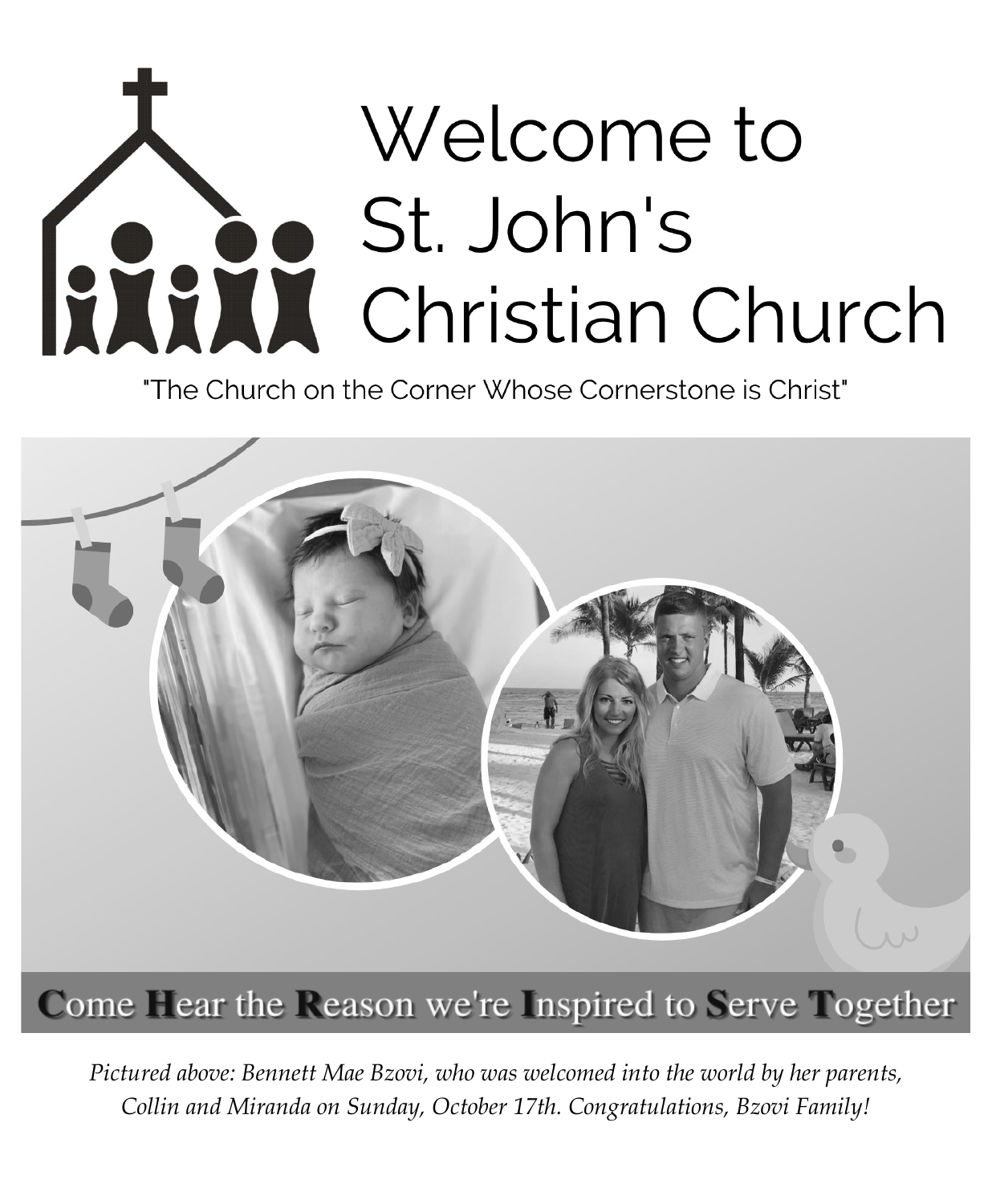## **Welcome!** We are so glad you are here.

## **Guests and Visitors**

Welcome to SJCC! We are so glad you have chosen to join us as we worship the Lord together. We hope you feel God's love in a new, refreshing way. You can learn more about our church by scanning the QR code, by visiting the "New to SJCC" page on our website at www.stjohnsarchbold.org/newtosjcc, or by picking up a copy of "Getting to Know St. John's Christian Church: Visitor Brochure" at one of the literature racks.

## **Mother's Room/Diaper Changing Stations/Nursery Care**

We have a Mother's Room located outside of the sanctuary for nursing mothers and/or mothers with young children. Nursery care is offered during the 10:30 a.m. worship service for infants and pre-kindergarten children. Diaper changing stations are located in both the Mother's Room and Nursery. Please ask an usher for locations if needed.

**Children's Busy Bags** are located in the sanctuary narthex for children ages one-year to third grade. Bags are marked by age (**Pink** = Ages 1-2; **Green** = Ages 3-5; **Yellow** = Grades K-3). Please be sure to return bags at the end of our service today. If you would like to mark a bag specifically for your child(ren) each week, please contact the church office.

## **Give & Take Board**

Do you need a little peace in your day? Confidence? What about self-control? Are you in need of a spiritual pick-me-up? Could you use a quick bit of kindness after a long week? Or do you have these things to spare? Then stop by the Give and Take Board outside of the Preschool Room! Give what you can and take what you need - you just might feel or fill someone's heart with the love of God and make their week brighter!

**Large Print and Children's Bulletins** are available at a table in the sanctuary narthex.

**Hearing Assistance** is provided by our system for hearing aids with a "loop system" switch position.



Find us on Facebook at www.facebook.com/stjohnschurcharchbold, Instagram at @stjohnsarchbold and YouTube ("St. John's Christian Church").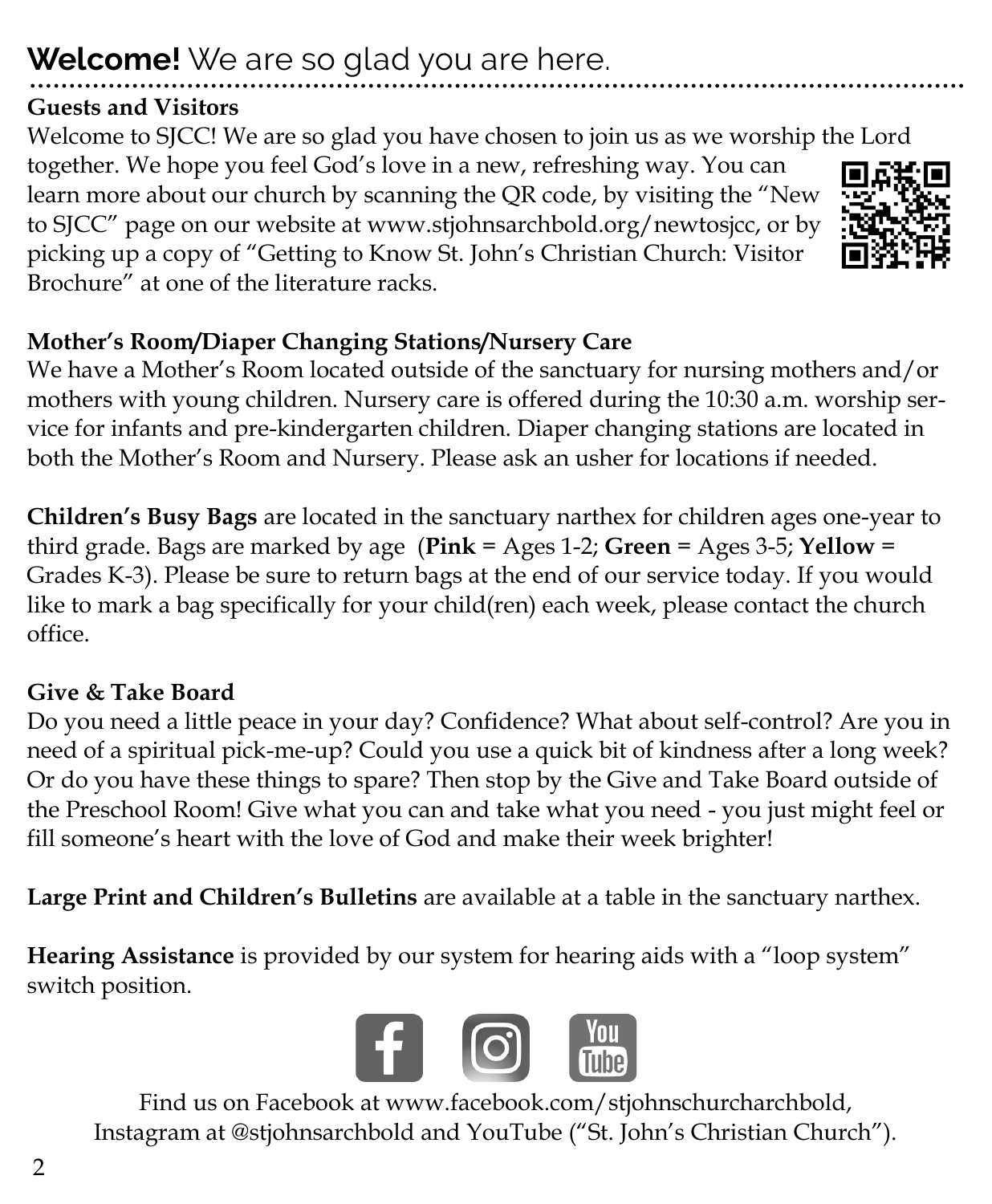October 24, 2021 8:00AM & 10:30AM

## **Welcome to our Worship of God**

| <b>Welcome and Announcements</b>               |             |                                                     |
|------------------------------------------------|-------------|-----------------------------------------------------|
| Scripture and Prayer of Invocation             |             | Psalm 119:11, 105-106 (pg. 607)                     |
| Prelude                                        |             | "How Majestic/Holy, Holy, Holy"                     |
| †Hymn of Praise                                |             | #270, "Wonderful Words of Life"                     |
| †Affirmation of Faith                          |             | The Apostles' Creed (Red Hymnal, inside back cover) |
| †The Gloria Patri                              |             | #623                                                |
| Children's Message                             |             |                                                     |
| (10:30) Special Music                          | Klaire Kern | "All in All"                                        |
| †Hymn                                          |             | #424, "Tell Me the Old, Old Story"                  |
| <b>Scripture Reading</b>                       |             | Psalm 1 (pg. 532)                                   |
| Sermon                                         |             | "Reading for Transformation"                        |
| Prayer of Dedication                           |             |                                                     |
| Sharing our Tithes and Offerings and Offertory |             | "Close to Thee"                                     |
| Second Offering                                |             | Imagine Your Faith Building Capital Campaign        |
| †Closing Hymn                                  |             | #521, "Redeemed"                                    |
| †Spoken Benediction                            |             |                                                     |
| †Benediction in Song                           |             | #383, "Open Our Eyes, Lord"                         |
| †Postlude                                      |             |                                                     |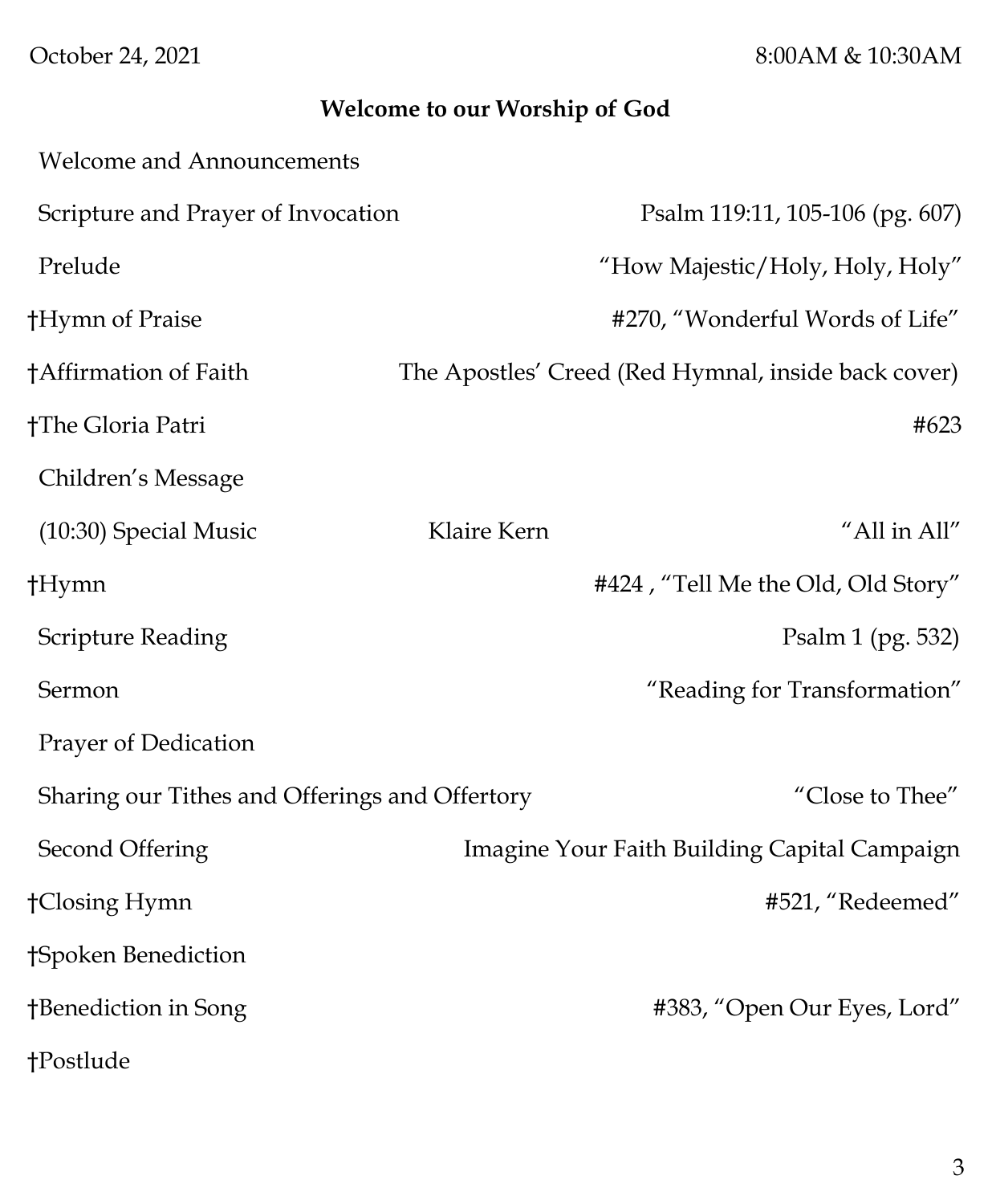#### **Sermon Notes**

Sermon - "Reading for Transformation" Scripture Reading - Psalm 1

Psalm 1 – the first psalm, focuses on the law of the Lord, the Word of God

Unwrapping the Bible (adapted from an article written by Meghan Larissa Good and passed on to Pastor Erich by Mr. Marvin Fish)

The Bible exists first and foremost not be gazed at, but to be gazed through: to draw readers into awe and the worship of God.

Here are six steps to progressively work through to help hear the living Voice of the Bible:

**Step One** – Downshift – reading the Bible is not like reading any other material – we don't just seek to dissect, analyze, critique or consume religious information. We must settle ourselves into a posture of receptivity and listening.

**Step Two** – Read – no skimming over the words or pages permitted, for God is in the details. Vary your reading – read the text out loud, copy it by hand or by typing, circle key terms, write a paraphrase.

**Step Three** – Explore – as the words speak to you, or you sense God calling you through a certain passage, explore more in-depth meaning – the literary context, historical context – make use of a study Bible, a Bible commentary or dictionary or encyclopedia.

**Step Four** – Talk to God – talk to God about where you see the text overlapping with your own life and world. Pause and take time to listen for what God might say back to you.

**Step Five** – Be quiet, be still – wait, sit in the presence of God and let God speak and transform. Fix your attention on God.

**Step Six** – Live Life – let your reading and exploring move your life. Apply the lessons you learn.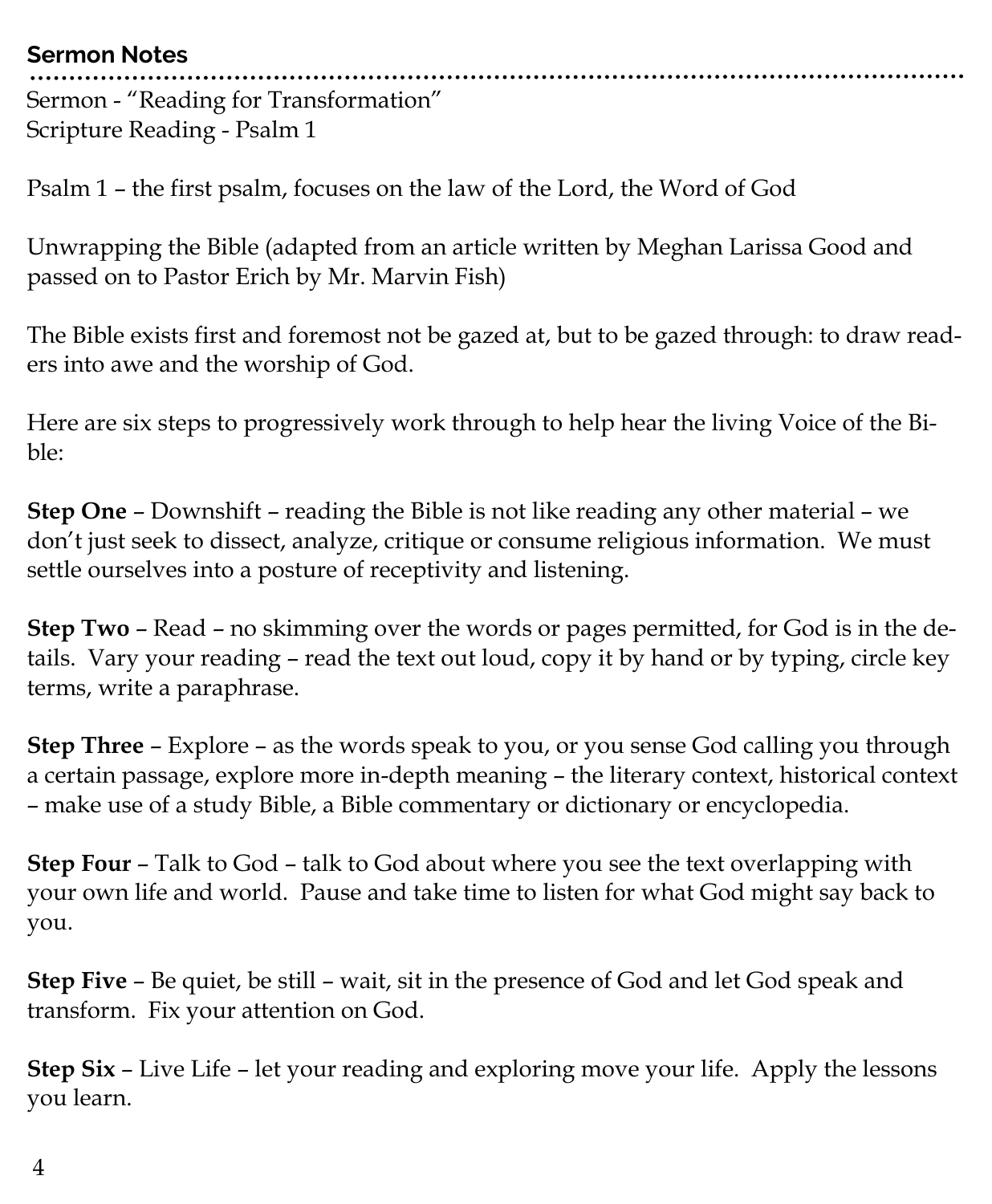#### **Scripture Readings**

**Psalm 119:11** I have hidden your word in my heart that I might not sin against you.

**Psalm 119:105-106** Your word is a lamp to my feet and a light for my path. <sup>106</sup> I have taken an oath and confirmed it, that I will follow your righteous laws.

**Psalm 1:1-6** Blessed is the man who does not walk in the counsel of the wicked or stand in the way of sinners or sit in the seat of mockers. <sup>2</sup> But his delight is in the law of the Lord, and on his law he meditates day and night. <sup>3</sup> He is like a tree planted by streams of water, which yields its fruit in season and whose leaf does not wither. Whatever he does prospers. <sup>4</sup> Not so the wicked! They are like chaff that the wind blows away. <sup>5</sup> Therefore the wicked will not stand in the judgment, nor sinners in the assembly of the righteous. <sup>6</sup> For the Lord watches over the way of the righteous, but the way of the wicked will perish.

#### **Announcements**

- **Leaf Raking**  Due to today's rainy forecast, we will be offering to rake leaves for our neighbors next Sunday, October 31st at 2:00 p.m. Please sign up on the Volunteer section of the office bulletin board. Rakes, leaf blowers, trailers, and tarps are needed!
- **Facility Info Gatherings**  In preparation for the special congregational meeting on November 14th, Facility Committee info gatherings are scheduled for next Sunday, October 31st at 11:45am and Thursday, November 4th at 7:00pm in the Sanctuary. Information packets are available for pickup at a table in the Narthex.

## **October Mission-A-Month: Operation Christmas Child**

Throughout the month of October, St. John's will once again collect for Operation Christmas Child with Samaritan's Purse. We welcome your generosity in items to supply for the boxes, such as small toys (cars, balls, dolls, kazoos, harmonicas, jump ropes, etc.), toi-

letries, school supplies, small Bibles, t-shirts, socks, or ballcaps, to name a few; or in financial contributions which will be used to purchase supplies for the boxes. Boxes will be packed by a team of volunteers here at St. Jonn's. If you would like to pack your own box, please contact the church office so that we may supply you with a box. Items should be dropped off in the Chapel Narthex by the end of the day. We thank you for your kind generosity as we support this important mission!

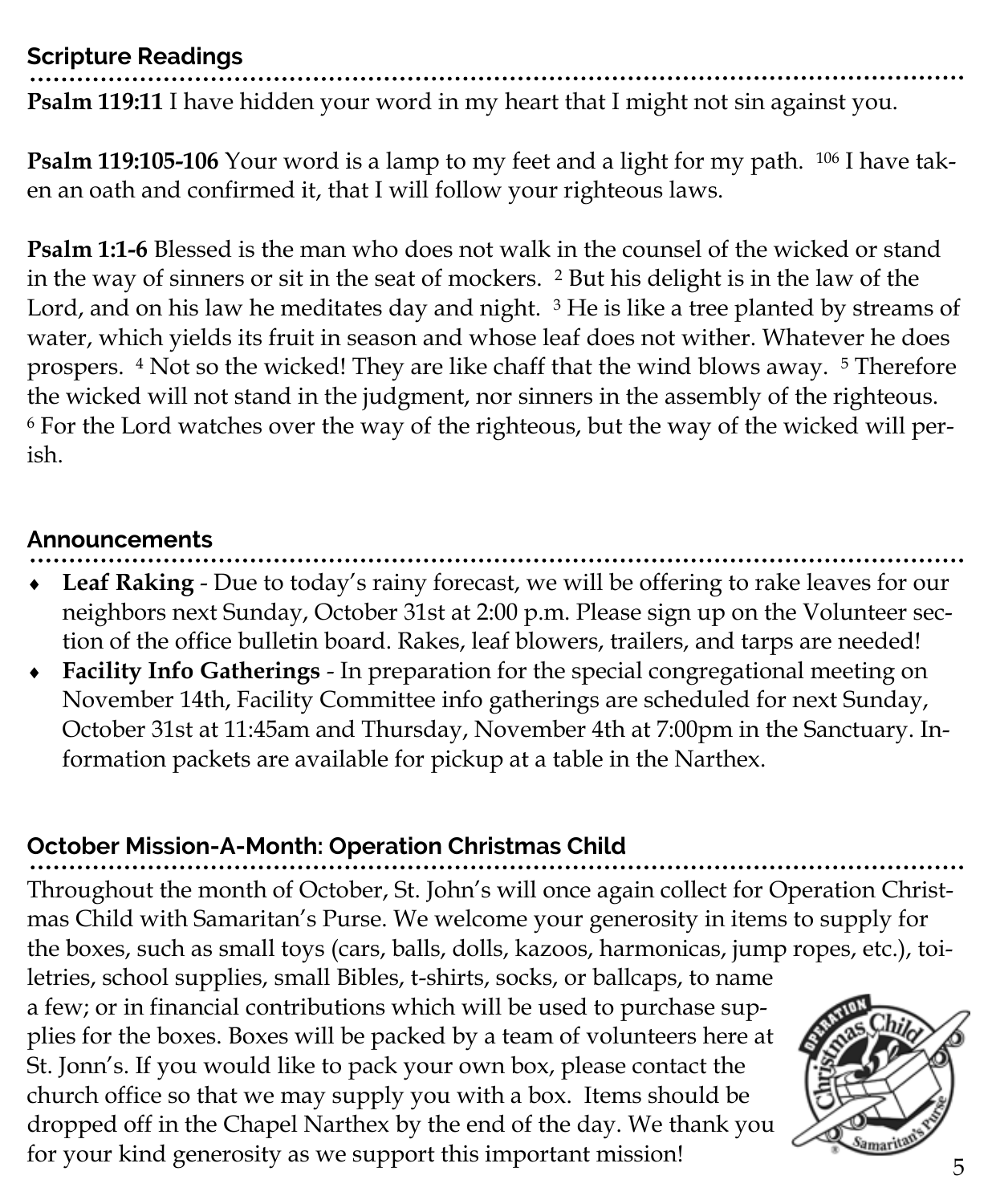| Week of October 17th at St. John's Christian Church |        |                                                                   |  |  |
|-----------------------------------------------------|--------|-------------------------------------------------------------------|--|--|
| Sun                                                 |        | 8:00AM Worship (Sanctuary)                                        |  |  |
|                                                     |        | 8:30AM Pause for Praise (96.1 WMTR)                               |  |  |
|                                                     |        | 9:15AM Sunday School, Faith Village, Confirmation                 |  |  |
|                                                     |        | 10:30AM Worship (Sanctuary and YouTube Live)                      |  |  |
| Mon                                                 |        | 11:00AM Staff Meeting (Office Closed)                             |  |  |
|                                                     |        | 6:00PM Parish Hall Reserved - Youth for Christ                    |  |  |
| Tue                                                 |        | 9:15AM Bible Study (Fireside Room)                                |  |  |
|                                                     |        | 5:00PM Community Meal - St. Martins Lutheran Church (Parish Hall) |  |  |
| Wed                                                 |        | 8:30AM Moms in Prayer (Fireside Room)                             |  |  |
|                                                     |        | 6:00PM LOGOS/JYF (Parish Hall)                                    |  |  |
|                                                     |        | 6:45PM JYF (Fireside Room)                                        |  |  |
|                                                     |        | 6:45PM SYF (Meet at Church Bus in Parking Lot)                    |  |  |
| Sun                                                 |        | 8:00AM Worship (Sanctuary)                                        |  |  |
|                                                     |        | 8:30AM Pause for Praise (96.1 WMTR)                               |  |  |
|                                                     | 9:15AM | Sunday School, Faith Village, Confirmation                        |  |  |
|                                                     |        | 10:30AM Worship (Sanctuary and YouTube Live)                      |  |  |
|                                                     |        | 11:45AM Facility Committee Info Gathering (Sanctuary)             |  |  |

### **Today's Worship Servants**

| Accompanist        | (Both) Lynne Christman      |                        |
|--------------------|-----------------------------|------------------------|
| Song Leader        | (Both) Roger Zimmerman      |                        |
| Worship Leader     | (Both) JoAnn Short          |                        |
| Children's Message | (Both) JoAnn Short          |                        |
| Easy Worship       | (Both) Kelly Ducey          |                        |
| Sound              | (8:00) Angie Neuenschwander | $(10:30)$ James Grime  |
| Live Stream Tech   | (10:30) Ryan Christman      |                        |
| Acolytes           | (8:00) Cagnee Grime         | (10:30) Emma Krukowski |
| Head Usher         | Greg Walker                 |                        |
| 8:00 Usher         | <b>Jim Grieser</b>          |                        |
| 10:30 Ushers       | Matt & Kim Hines            |                        |
|                    | Todd & Jill Nafziger        |                        |

## **Next Sunday - October 31st, 2021: Reformation Sunday**

Sermon - "Why Forgive Others?" Scripture – Matthew 6:9-15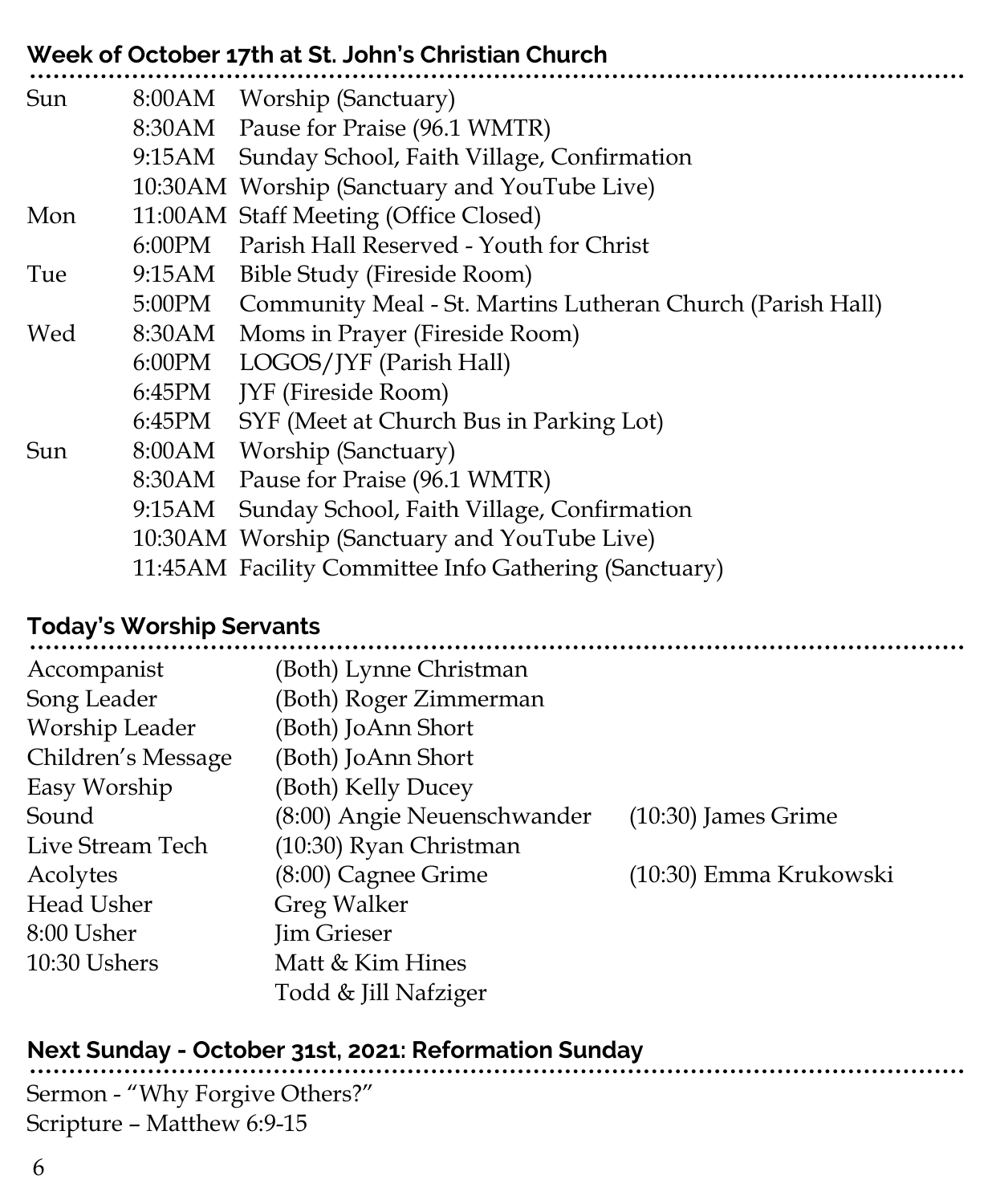#### **Daily Discovery Guide**

Discover Daily Devotional Guides are available in the hallway literature rack in the narthex (suggested donation \$6 each). You can also access the guide online at https:// scriptureunion.org/discovery/. Below is the list of daily readings for this week:

| October 24 – With All My HeartPsalm 119:129-152  |  |
|--------------------------------------------------|--|
| October 25 – Welcoming StrangersGenesis 29:1-14a |  |
| October 26 - Being Second-BestGenesis 29:14b-30  |  |
| October 27 - Naming BabiesGenesis 29:31-30:24    |  |
| October 28 – Plotting an EscapeGenesis 31:1-21   |  |
| October 29 - Feeling AggrievedGenesis 31:22-42   |  |
|                                                  |  |
|                                                  |  |

#### **Congregational Prayer**

(Pray these words of the hymn, "Holy Bible, Book Divine") Holy Bible, book divine, Precious treasure, thou art mine; Mine to tell me whence I came, Mine to teach me what I am: Mine to chide me when I rove; Mine to show a Savior's love; Mine thou art to guide and guard; Mine to punish or reward; Mine to comfort in distress, Suffering in this wilderness; Mine to show by living faith, Man can triumph over death; Mine to tell of joys to come, And the rebel sinner's doom; O thou holy book divine, Precious treasure, thou art mine. Amen.

## **Consistory Contact Information**

| President | Gary Frazier (419-654-3133)                                                                                                                                                                                                                                                                          |
|-----------|------------------------------------------------------------------------------------------------------------------------------------------------------------------------------------------------------------------------------------------------------------------------------------------------------|
| Elders    | Ryan Christman (419-551-2124), Jon Lindsay (419-445-4504), Todd Nafziger<br>(419-906-7343), Betsy Redd (419-551-1843), Brad Roth (419-906-0408),<br>David Stuckey (419-446-4686)                                                                                                                     |
| Deacons/  | Tim Beck (419-267-5634), Jim Grieser (567-239-5876), Mindy<br>Deaconesses Gruenhagen (mindygruenhagen@gmail.com), Keith Kern (419-572-1984),<br>Jan Lindsay (419-445-4504), Crissi Stuckey (419-551-1146), Karen Walker<br>(419-572-0834), Missy Warncke (419-551-4676), Bruce Wooley (419-572-6678) |